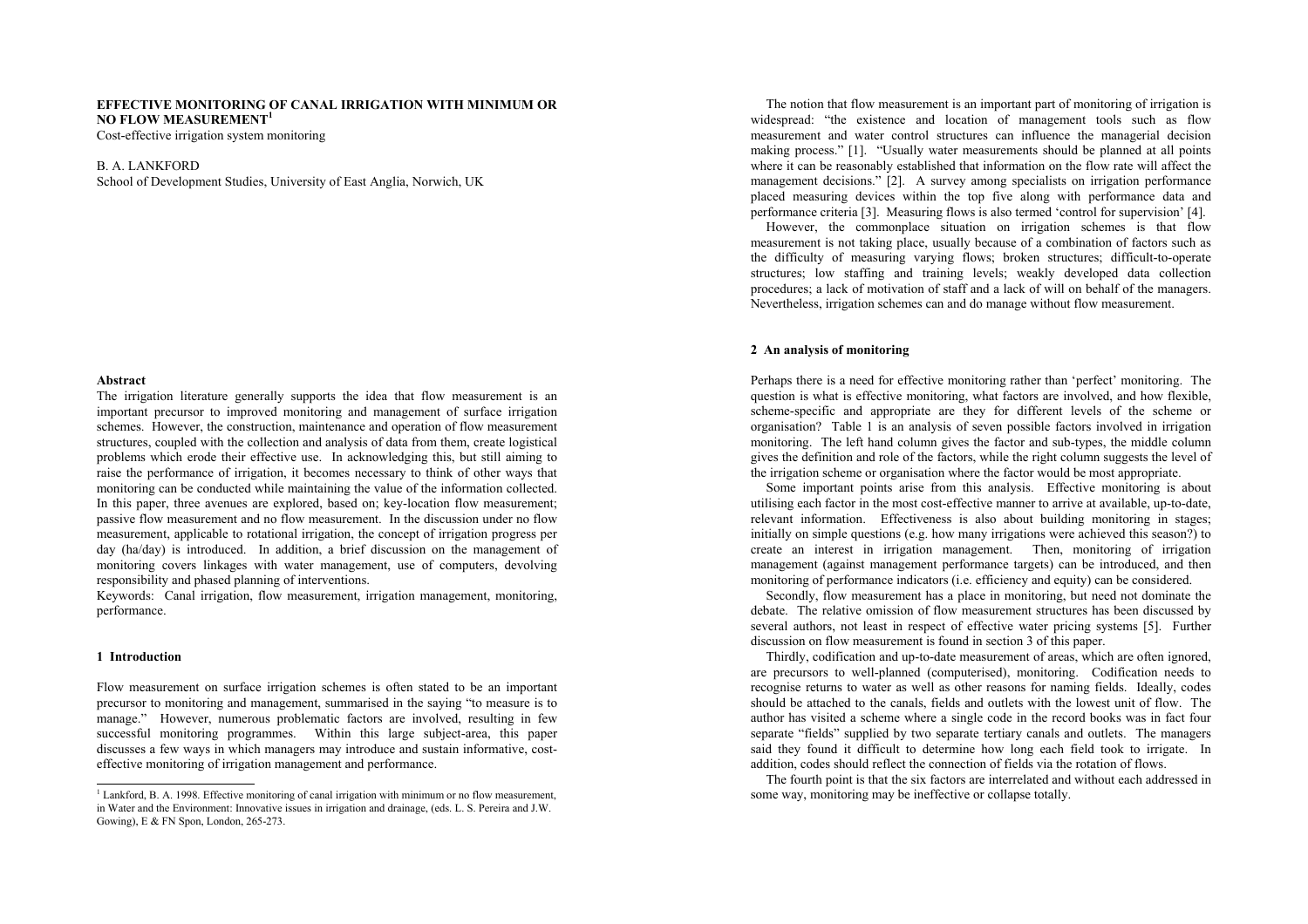| Main factor and<br>sub-types                                                                                               | Definition and role                                                                                                                                                                                                                                                                                                                                                                       | Probable best location<br>for cost-effectiveness                                                                                                                                                  |  |
|----------------------------------------------------------------------------------------------------------------------------|-------------------------------------------------------------------------------------------------------------------------------------------------------------------------------------------------------------------------------------------------------------------------------------------------------------------------------------------------------------------------------------------|---------------------------------------------------------------------------------------------------------------------------------------------------------------------------------------------------|--|
| Codification                                                                                                               | Naming and numbering of infrastructure and place.<br>For assigning information to areas and locations.                                                                                                                                                                                                                                                                                    | Tertiaries, fields and<br>farms.                                                                                                                                                                  |  |
| Area<br>measurement                                                                                                        | Determining areas irrigated. For use in flow-area-<br>time calculations                                                                                                                                                                                                                                                                                                                   | Fields and farms.                                                                                                                                                                                 |  |
| No. of irrigations<br>measurement                                                                                          | Determining progress rates of irrigation. See section<br>3.4 of this paper                                                                                                                                                                                                                                                                                                                | Fields and farms.                                                                                                                                                                                 |  |
| Time<br>measurement                                                                                                        | Measuring start and stop times of irrigation. For<br>calculating durations and volumes applied                                                                                                                                                                                                                                                                                            | Fields and farms.                                                                                                                                                                                 |  |
| Flow and/or level<br>measurement<br>• Automatic<br>• Passive manual                                                        | Measuring flows and/or levels. For determining<br>volumes applied and diagnosing problems.<br>- No or few people involved (e.g. telemetry)<br>- Flow often set by structure and is known                                                                                                                                                                                                  | (Passive and automatic<br>can work at tertiary<br>levels).<br>Active and automatic                                                                                                                |  |
| • Active manual                                                                                                            | - Flow is variable and has to be recorded                                                                                                                                                                                                                                                                                                                                                 | measurement at main<br>and secondary canals.                                                                                                                                                      |  |
| Organisational<br>procedures<br>• Informal<br>$\bullet$ Formal<br>• Information<br>• Personnel<br>• Pathway<br>• Frequency | Methods of monitoring. For allocating water and<br>selecting method of monitoring.<br>- Implicit monitoring against unwritten rules<br>- Explicit procedures and rules for monitoring<br>- What is collected (flow, time, place)<br>- Who collects (farmers, gatekeepers, supervisors)<br>- How collected (from what/whom to what/whom)<br>- When collected (daily, weekly, missing data) | Complex<br>organisational levels<br>involved; farmers,<br>gatekeepers, junior and<br>senior irrigation staff.<br>'Flow' of data is<br>usually from many<br>junior staff to fewer<br>senior staff. |  |
| Evaluation and<br>relevancy<br>• Method<br>$\bullet$ By/to whom<br>• To what stage<br>and format                           | Use of monitoring information. For demonstrating<br>benefits and relevancy of monitoring in management.<br>- Manual or computer<br>- Who examines results, then to whom are they sent?<br>- How analysed and what is final form (e.g. irrigation<br>management measures or performance indicators)                                                                                        | All levels are involved.<br>Also depends on stages<br>of building of<br>monitoring                                                                                                                |  |
| • Targets<br>• Irrigation<br>• People                                                                                      | - What/how are targets set and who sets them<br>- Can the results be used to identify zones or<br>operational procedures resulting in poor irrigation?<br>- Can the results be used to motivate and manage<br>staff/farmers involved in data collection?                                                                                                                                  | Traditionally, evaluated<br>results moves from<br>senior staff back to<br>junior staff and<br>farmers.                                                                                            |  |

Table 1. Analysis of factors involved in monitoring of surface irrigation schemes

Fifthly, the success of monitoring is related to what the objective of monitoring is and how carefully monitoring procedures are thought out. Many factors are involved and each should be addressed with one question; how relevant is it? In other words, managers need to be wary of collecting information for the sake of collecting information, and ensure that steps along the way should quickly lead to other steps; it is just as important to add procedural stages as it is to delete or short-cut others.

Sixthly, apart from flow measurement which needs relatively high capital investment to construct and repair structures, other procedures involve mostly recurrent costs. Whereas this is advantageous, they involve person management which is problematic, and it is necessary to consider factors which affect the motivation of staff such as a sense of responsibility, of being listened and responded to, and salary levels.

Lastly, from the author's experience and from the literature regarding traditional irrigation, farmers manage irrigation using implicit forms of monitoring set against unwritten operational procedures. In an example in Sri Lanka, complex operational rules were adhered to by villagers [6]. On small-scale schemes, farmers readily know how long a field takes to irrigate thereby measuring performance against average performance. This works when fields are small, flows are circulated with few divisions and when farmers over time recognise spatial and temporal relationships between flow rate, time, area, crop, climate, losses, soil conditions and irrigation interval. However, such relationships are difficult to discern on larger schemes and it is on these that more formalised monitoring has the greatest potential impact.

#### **3 Obtaining quantitative information for monitoring**

### **3.1 Introduction**

For irrigation managers, a high priority remains the need to obtain useful quantitative information in order to monitor irrigation management and performance. In this section three main ways are suggested. The first two address flow measurement and the third proposes a method of monitoring without flow measurement.

#### **3.2 Monitoring using key-location flow measurement**

One approach to flow measurement is to identify the key-location structures providing the most cost-effective information. The most elegant answer to this lies in the hierarchical nature of irrigation systems. Table 2 reveals for a 10,000 ha irrigation scheme, the number of turnouts required at different levels. The 23 structures down to the secondary level could be argued as being the key-location structures. However, it is not clear what can be done with the 8400 structures on the distribution system. Where rotational flows exist, one answer is to reduce the number of measuring turnouts by creating grouped canal networks, used for rotating the leadstream (main d'eau), centred around a single nodal turnout. The disadvantage is that canal networks of existing schemes would need to be altered. In the example in table 2, grouping four 25 ha tertiary networks results in a reduction of 400 to 100 turnouts requiring flow measurement. However, at the lowest level, grouping of farms still leaves high numbers of outlets requiring measurement. For example, grouping of 7 farms results in 1143 measuring outlets. At this level, the solution in section 3.3 is recommended.

Table 2. Numbers of command units, canals and turnouts on a large-scale irrigation scheme

| Level to level interface | Usual name of<br>structure | No. of divisions<br>per canal | Command<br>area per outlet | Total number<br>required |
|--------------------------|----------------------------|-------------------------------|----------------------------|--------------------------|
| River to main canal      | Intake                     |                               | 10,000 ha                  |                          |
| Main to main branch      | Offtake                    |                               | 5000 ha                    |                          |
| Main branch to secondary | Offtake                    | 10                            | 500 ha                     | 20                       |
| Secondary to tertiary    | Offtake/turnout            | 20                            | $25$ ha                    | 400                      |
| Tertiary to farm outlet  | Outlet/turnout             | 20                            | 1.25 ha                    | 8000                     |

## **3.3 Monitoring using passive flow measurement**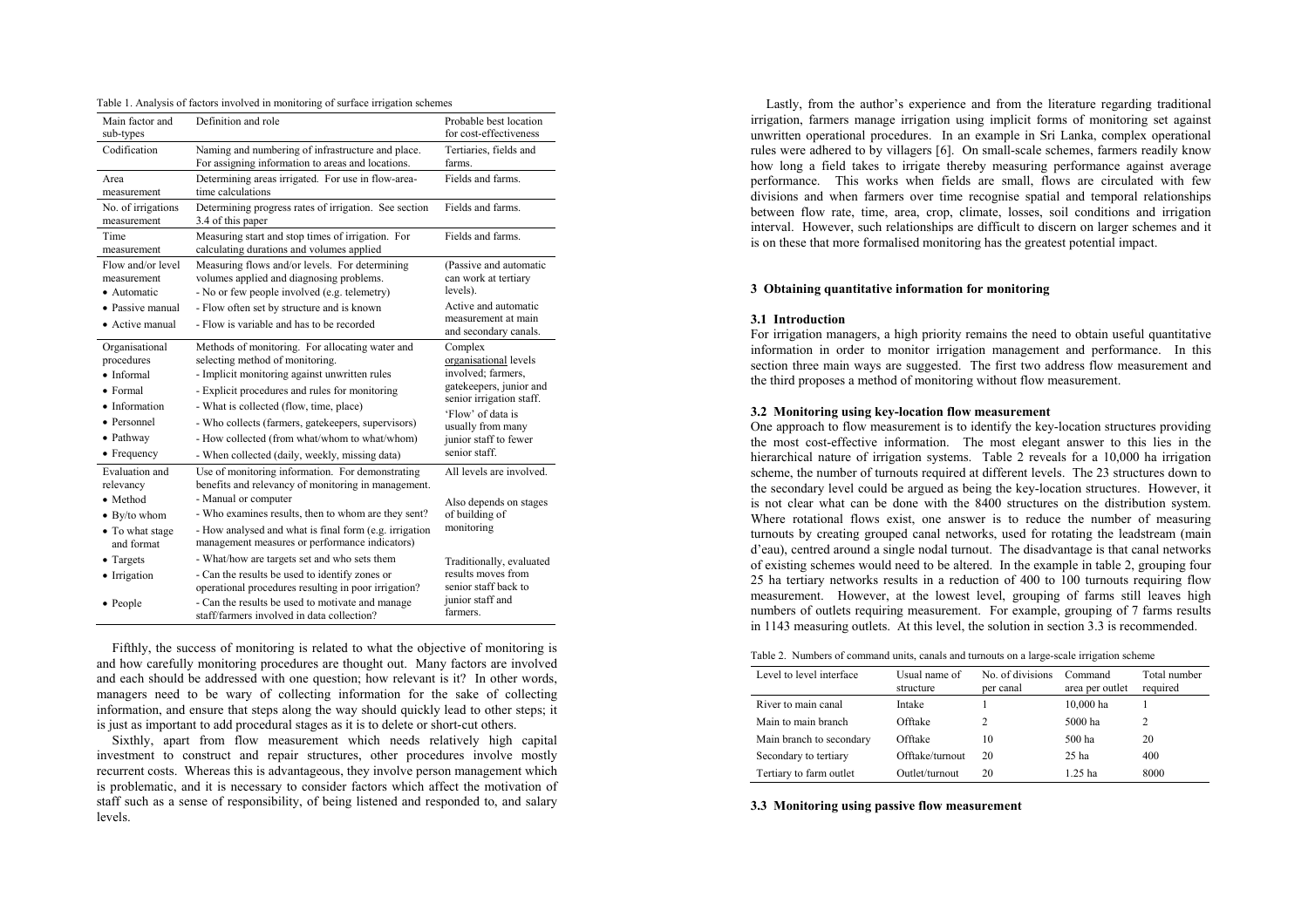Another solution at the tertiary and farm turnout level is to use passive flow measurement (putting aside arguments for automatic means). Passive flow measurement can be designed into the turnout - a common design being the modular gate. The flow is not necessarily observed or recorded but can be "measured" by simply opening shutters. The duration of flow is used to determine the volume discharged. Passive flow measurement is also possible where a flow previously measured upstream is split by a proportional divisor into two or more flows. In all such cases, tertiary head control is necessary to minimise fluctuations in water levels.

# **3.4 Monitoring using no flow measurement**

A method is described, using easily recorded data, to monitor irrigation at the tertiary level without flow measurement. It allows irrigation managers to set targets and compare performance against them. The key concept is 'irrigation progress', in hectares/day, calculated for an individual field over time from the following equation:

$$
Irrigation progress (ha/day) = \frac{\text{command area of field (ha) x no. irrigations}}{\text{total duration of irrigation (days)}}\tag{1}
$$

The number of irrigations is over the peak season and the total duration of irrigation is over the same period. The irrigation progress is used to calculate the potential interval period between irrigations which assumes no stops are made due to rain:

Potential interval period (days) = 
$$
\frac{\text{leadstream duty area (ha)}}{\text{irrigation progress (ha / days)}}
$$
 (2)

The leadstream duty area is the nominal duty area served by a single rotating leadstream (see equation 4). The irrigation progress or potential interval of irrigation can be compared to calculated targets of the same, determined from the following:

Gross daily crop water use 
$$
(mm/day) = \frac{\text{Reference crop ETo } \times \text{ kc}}{\text{managerment allowed efficiency } \%}
$$
 (3)

$$
Nominal leadersum duty area (ha) = \frac{secondary unit command area (ha)}{no. of leadersms}
$$
\n(4)

Target irrig. prg. (ha/day) = duty area (ha) 
$$
\times \frac{\text{gross daily crop water use (mm/day)}}{\text{soil RAM (mm)}}
$$
 (5)

Target (no rain) interval (days) = 
$$
\frac{\text{soil RAM (mm)}}{\text{gross daily crop water use (mm / day)}} \tag{6}
$$

In equation 3, the gross daily crop water use includes the reference crop evaporation (ETo), the crop factor (Kc) for full canopy water use and the management allowed efficiency (MAE) for irrigation losses at the tertiary level (field and canal). Soil RAM (equation 5) is readily available moisture which includes the management allowed deficit. RAM is therefore the net target refill dose of irrigation in mm.

By comparing these results, indicators of performance may be determined, such as relative efficiency (set against management allowed efficiency) or a computed efficiency (recalculated against a management allowed efficiency of 100%):

$$
Computed irrigation efficiency % = \frac{\text{target interval (days)} \times \text{MAE %}}{\text{potential target (days)}}
$$
 (7)

An example clarifies the use of these equations. It is first necessary to calculate the target performance figures. The gross daily water use (equation 3) of 7.43 mm/day is from a ETo of 5.0 mm/day, a crop factor of 1.0 and an MAE of 70% (=  $5.0*1.0/0.7$ ). The nominal duty area (equation 4) for a secondary unit of 350 ha with 12 leadstreams is 29.2 ha per leadstream  $(= 350/12)$ . The target progress rate (equation 5) is found to be 3.33 ha/day from the duty area, gross water use and a soil RAM of 65 mm (= 29.2\*7.43/65). The target interval (found from equation 6) is 8.75 days (=  $65/7.43$ ).

The next stage is to determine the actual irrigation progress rates which shows whether any particular field has too-quick or too-slow irrigation. As an example, one 7.8 ha field over a four month period (using sugarcane) receives 8 irrigations, and takes a total of 24 days. The irrigation progress (equation 1) is found to be 2.60 ha/day  $(= 7.8*8/24)$ . The potential irrigation interval (equation 2) is found to be 11.2 days (= 29.2/2.60). By comparing the potential and target irrigation interval, and assuming both are correct, the computed irrigation efficiency is found to be  $55\%$  (= 8.75\*0.7/11.2). In addition the following guidelines and assumptions apply:

- 1. The method is used during the peak period of water demand where and when managers schedule irrigation with a fixed dose per irrigation but alter the frequency.
- 2. It requires a constant secondary flow so that the number of leadstreams operating in equation 4 can be used to determine the nominal duty areas.
- 3. Actual progress is determined for individual fields as it may not possible to specify the precise duty areas that leadstreams repeatedly rotate around. If leadstreams do stick to set command areas then the method is applied to that group of fields.
- 4. It requires roughly even ratios between flow to area within the secondary area so that irrigation progress is accountable to losses rather than differing designs and l/sec/ha ratios; in such cases correction factors will be needed.
- 5. It is possible to determine weighted averages of performance and targets for the whole secondary unit using areas of the individual fields within the secondary unit.
- 6. Equity indicators (e.g. the coefficient of variation) may be calculated by examining variations in progress between fields, tertiary or secondary units.
- 7. Note that the irrigation progress is determined from averaging the duration of irrigation with the number of irrigations over the peak season. This smoothes out short term changes in irrigation progress due to early irrigation timing after rainfall.
- 8. The potential interval is compared to the target interval as given in equation 6, not to the actual interval which includes stoppages for rain.